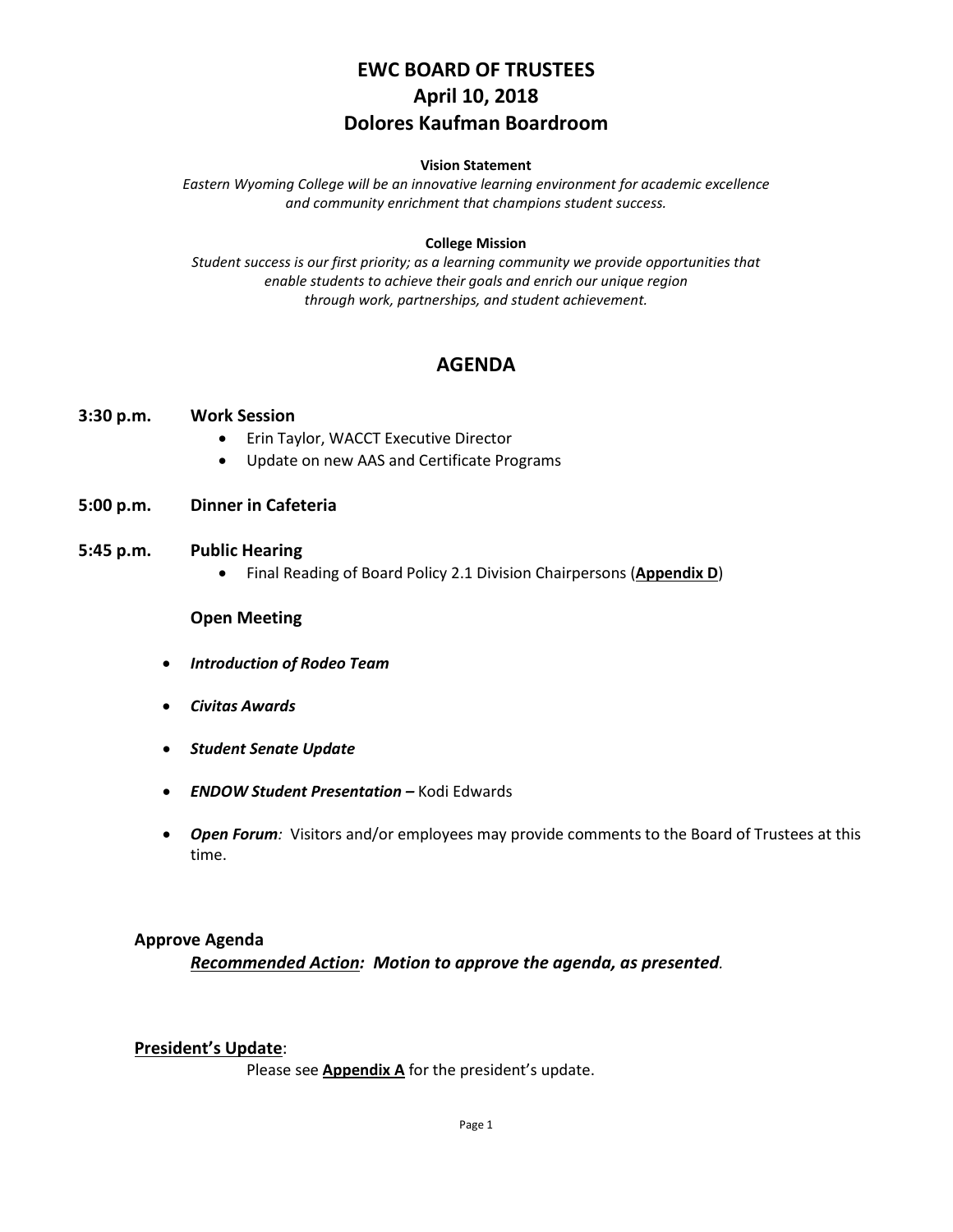### **Approve Consent Agenda** – **Appendix B**

*Trustees, please contact Dr. Travers with any questions prior to the board meeting.*

• **Approve Minutes**: *Please see Appendix B1 for the minutes from the March 5 special meeting and executive session, and the March 13, 2018 meeting and executive session. Prepared by Holly Branham, Executive Assistant to the President/Board of Trustees*

#### *Recommended Action: Motion to approve the consent agenda, as presented.*

### **Action Items**

#### **Approve Financial Report**

Please see **Appendix C** for the written financial report. *Prepared by Mr. Kwin Wilkes, Vice President for Administrative Services*

#### *Recommended Action: Motion to approve the financial report, as presented.*

#### **Approve on Final Reading the Revisions to Board Policy 2.1 Division Chairpersons**

We are requesting the Board approve on final reading Board Policy 2.1 Division Chairpersons based on discussions held during the public hearing. As you will remember, the Board approved on first reading the Two Dean Model and then discussed a One Dean Model at their March meeting. Please see **Appendix D** for a copy of both the One and Two Dean Models, as previously discussed.

### *Recommended Action: Motion to approve on final reading the revisions to Board Policy 2.1 Division Chairpersons, as presented.*

#### **Approve Proposed Precision Agriculture Applied Associate of Science Degree**

Students successfully completing this two-year program will gain the skills required for entry-level employment in precision agriculture. This will include jobs in the service industry related to agricultural equipment sales and service, crop scouting, fertilizer and chemical application, variable rate irrigation, soils, and remote sensing. Any other employment utilizing this technology such as NRCS projects, range management and land reclamation would benefit from this degree. This is a rapidly growing and quickly changing area of agriculture with great job potential. This new AAS program will be implemented in the fall of 2018. Further details can be found in **Appendix E**.

*Prepared by Mr. Roger Humphrey, Vice President for Academic Services*

### *Recommended Action: Motion to approve the proposed Precision Agriculture Applied Associate of Science degree, as presented.*

#### **Approve Proposed Precision Agriculture Certificate**

Students successfully completing this one-year certificate will enable students to develop the knowledge and skills needed to successfully incorporate precision agriculture into a business operation. With successful completion of this certificate, students can obtain their own FAA UAV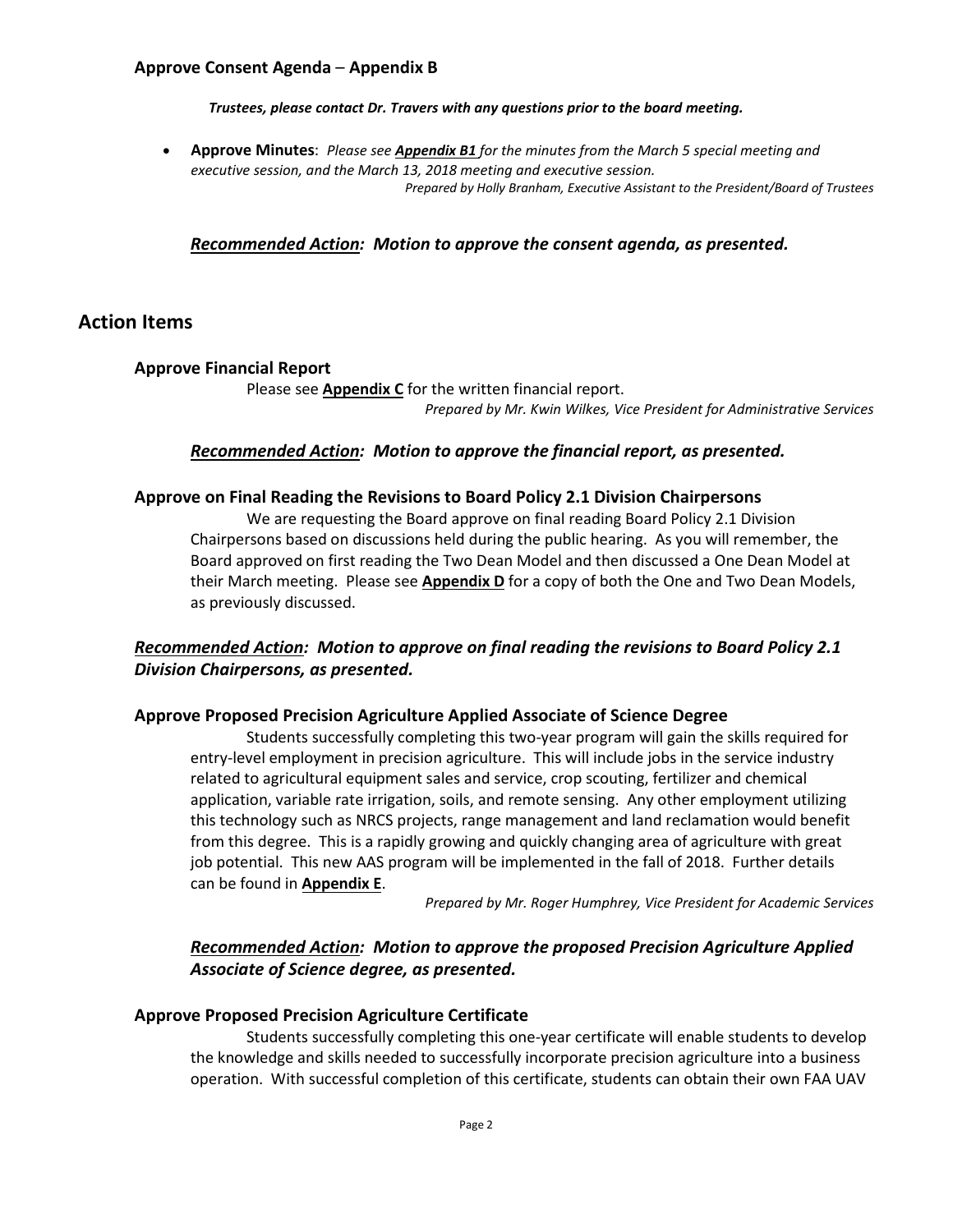pilot's license. This new certificate will be implemented fall 2018. Please see **Appendix F** for further details.

*Prepared by Mr. Roger Humphrey, Vice President for Academic Services*

### *Recommended Action: Motion to approve the proposed Precision Agriculture Certificate program, as presented.*

#### **Approve Proposed Welding Specialist One Year Certificate**

The Welding Specialist certificate is designed to provide additional specialized welding skills for students who have completed the first year welding certificate and want to apply welding skills to other areas such as art, business and education. This certificate program will retain the students in the welding programs and give them additional skills and certifications making them more employable. We plan to implement the program beginning fall 2018. Please see **Appendix G** for details of the request to the Wyoming Community College Commission. *Prepared by Mr. Roger Humphrey, Vice President for Academic Services*

### *Recommended Action: Motion to approve the proposed Welding Specialist One Year Certificate program, as presented.*

# **Information Items**

#### **Human Resources Update**:

Please see **Appendix H** for the HR update.

*Prepared by Mr. Edward Meyer, Director of Human Resources*

#### **College Relations Update**:

Please see **Appendix I** for the College Relations update.

*Prepared by Ms. Tami Afdahl, Director of College Relations*

#### **Construction Projects and Major Maintenance Update**:

Please see **Appendix J** for current construction projects and an update on planned major maintenance projects.

> *Prepared by Mr. Kwin Wilkes, Vice President for Administrative Services and Mr. Keith Jarvis, Director of Physical Plant*

#### **Douglas Campus Update**:

Please see **Appendix K** for the Douglas Campus update. *Prepared by Ms. Margaret Farley, Associate Vice President for Converse County*

#### **Institutional Development Update**:

An update will be provided at the meeting.

*Prepared by Mr. John Hansen, Director of Institutional Development*

#### **Staff Alliance Update**:

The Staff Alliance would respectfully like to take a position with regards to the proposed change to Board Policy 3.2. After discussion and a vote, the Staff Alliance would like to formally endorse this change in verbiage with the exception of the phrases "place on administrative leave, discipline". We would strongly recommend that these phrases be stricken from this change. The reason for this is, policies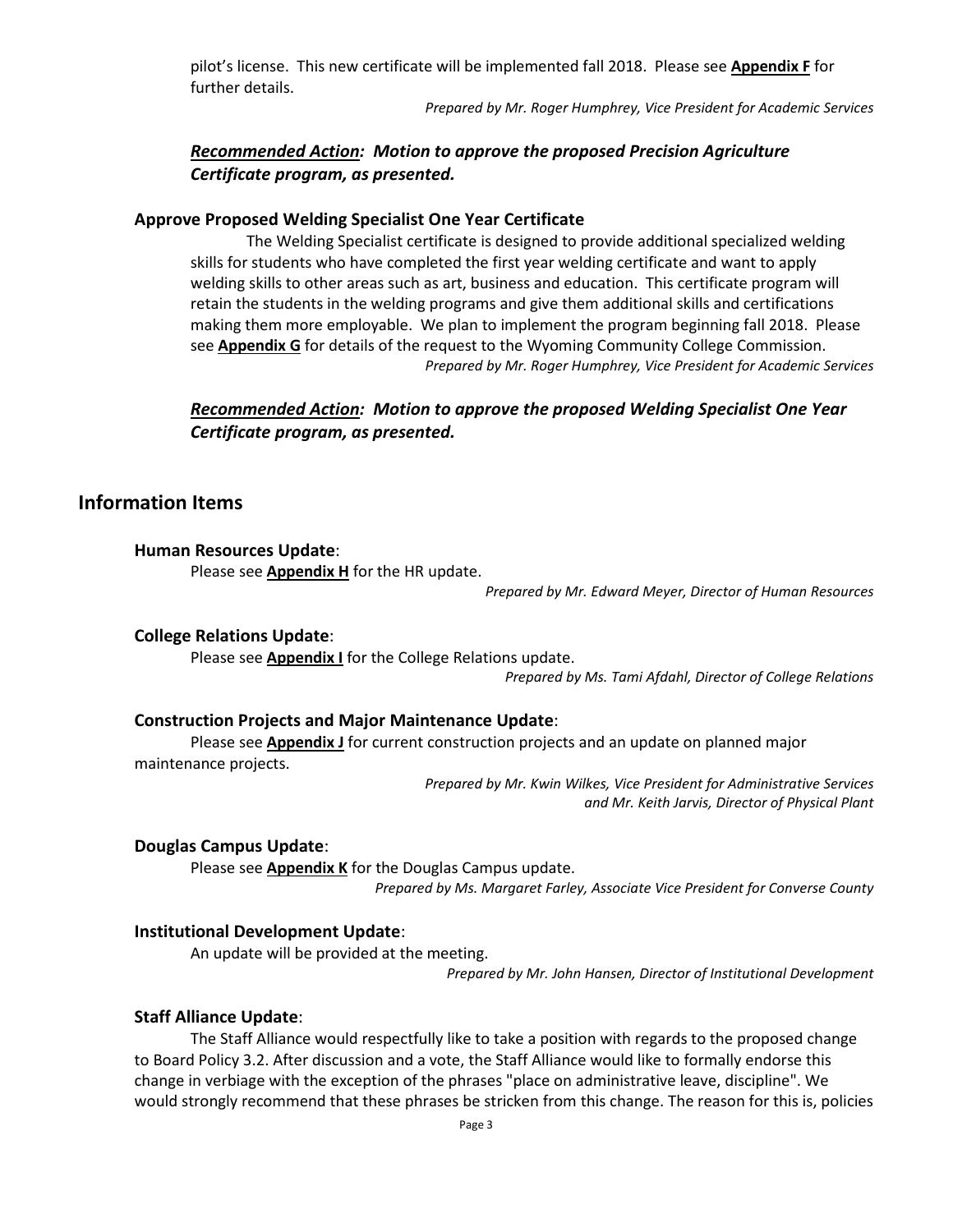covering administrative leave and discipline are addressed at some length in Board Policy 3.25, which includes Corrective Action Options, definitions of Egregious Behavior, and Employment Termination. The Staff Alliance feels that Policy 3.2 deals strictly with appointments and therefore mentions of administrative leave and discipline with implications of termination should not be included.

The Staff Alliance Spotlight can be found under **Appendix L**.

*Prepared by Mr. Court Merrigan, Staff Alliance President*

#### **Student Services Update**:

Please see **Appendix M** for the Student Services update.

*Prepared by Dr. Rex Cogdill, Vice President for Student Services*

#### **Academic Services Update:**

Please see **Appendix N** for the Academic Services update.

*Mr. Roger Humphrey, Vice President for Academic Services*

#### **Faculty Senate Update**:

An update will be provided at the meeting.

*Prepared by Ms. Jen Minks, Faculty Senate President*

#### **New or Revised Administrative Rules**:

- **Administrative Rule 3.22.1 Contracts Policy**: Please see **Appendix O** for details.
- **Administrative Rule 1.0.1 Strategic Directions**: Please see **Appendix P** for details.
- **Administrative Rule 6.11.1 Animals or Pets on Campus**: Please see **Appendix Q** for details.

### **Trustee Topics**

### **Executive Session – Personnel**

*Recommended Action: Motion to approve adjourning to executive session to discuss personnel.*

### **Adjournment**